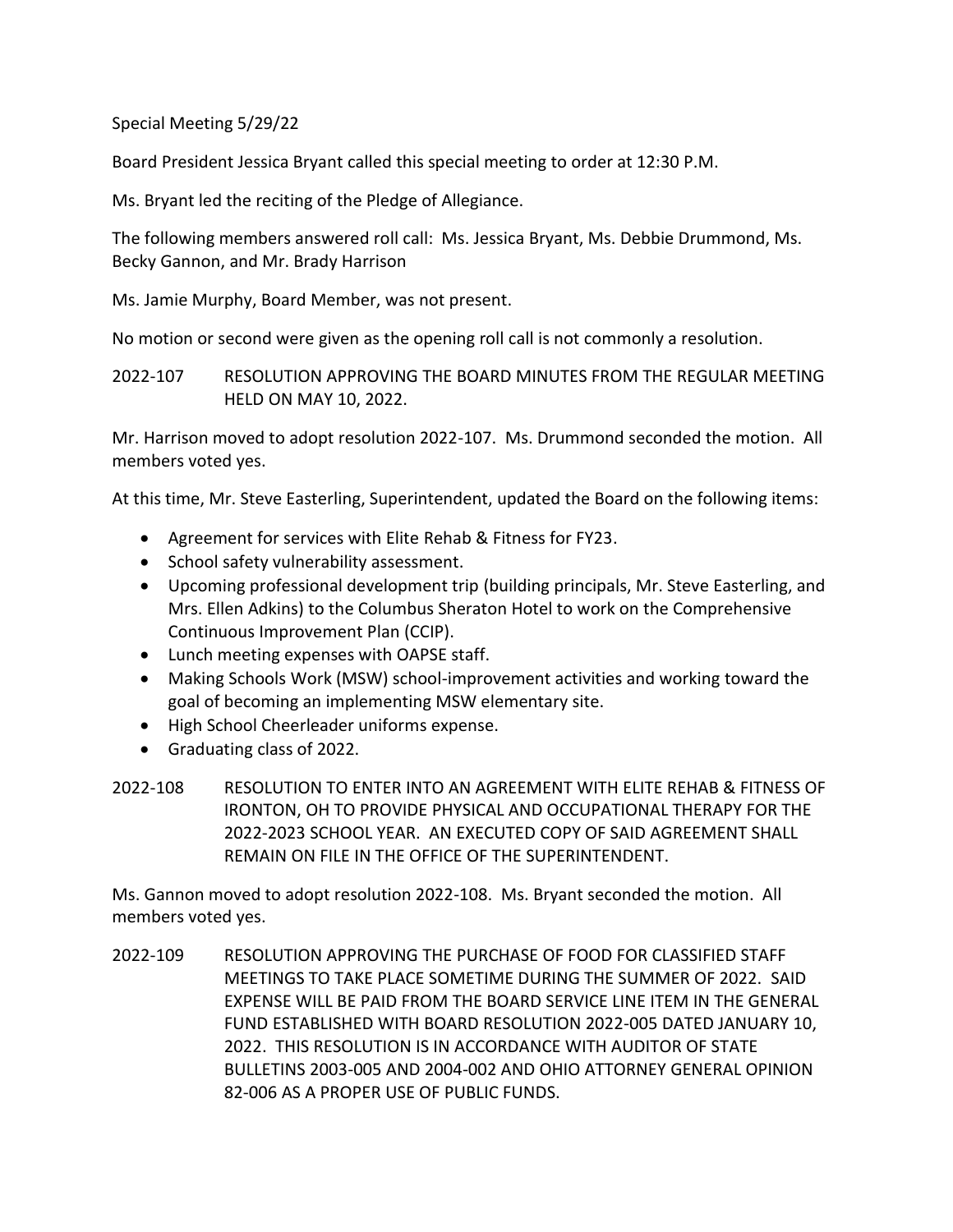Ms. Drummond moved to adopt resolution 2022-109. Mr. Harrison seconded the motion. All members voted yes.

2022-110 RESOLUTION ACKNOWLEDGING RECEIPT OF \$6,000.00 OF ADDITIONAL HIGH SCHOOLS THAT WORK/MAKING SCHOOLS WORK FUNDS. RESOLUTION ALSO ENTERS INTO A RELATED AGREEMENT WITH THE LICKING COUNTY ESC FOR SCHOOL-IMPROVEMENT ACTIVITIES AND WORKING TOWARD THE GOAL OF BECOMING AN IMPLEMENTING MAKING SCHOOLS WORK ELEMENTARY SITE. SIGNED AGREEMENT SHALL REMAIN ON FILE IN THE OFFICE OF THE TREASURER.

Ms. Bryant moved to adopt resolution 2022-110. Ms. Gannon seconded the motion. All members voted yes.

2022-111 RESOLUTION APPROVING THE TREASURER TO CHARGE \$4,000.00 (ONE-TIME) OF EXPENSES TO THE GENERAL FUND (001-0000) TO PARTIALLY OFFSET THE TOTAL COST OF PURCHASING NEW HIGH SCHOOL CHEERLEADER UNIFORMS. SAID EXPENSE WAS DEEMED NECESSARY DUE TO THE FACT THAT THE HIGH SCHOOL CHEERLEADING PROGRAM RECENTLY EXPANDED THE NUMBER OF PARTICIPANTS, AND RECENT FUNDRAISER EFFORTS HAVE BEEN THWARTED DUE TO COVID-19.

Ms. Murphy moved to adopt resolution 2022-111. Ms. Drummond seconded the motion. All members voted yes.

2022-112 RESOLUTION AUTHORIZING THE SUPERINTENDENT AND HIGH SCHOOL PRINCIPAL TO APPROVE THE CLASS OF 2022, HAVING SUCCESSFULLY COMPLETED ALL REQUIREMENTS SET FORTH BY THE DAWSON-BRYANT BOARD OF EDUCATION AND THE STATE OF OHIO DEPARTMENT OF EDUCATION.

Ms. Drummond moved to adopt resolution 2022-112. Ms. Bryant seconded the motion. All members voted yes.

At this time, Mr. Bradley Miller, Treasurer, updated the Board on the following items:

- Athletic Fieldhouse and Multi-Purpose Buildings, particularly with regard to surveying, geotechnical drilling, construction manager meetings, relocation of dumpsters, and easements with AEP to relocate a utility pole and service.
- May 2022 Five-Year Financial Forecast required update and submission.
- Potential High School Gymnasium painting.
- High School Math Club (Mu Alpha Theta) donations.
- Potential sale of unused/obsolete school-owned equipment.

2022-113 RESOLUTION APPROVING THE MAY 2022 FIVE-YEAR FORECAST AND ASSOCIATED SUBMISSION AS REQUIRED BY THE OHIO DEPARTMENT OF EDUCATION. APPROVED DOCUMENT SHALL REMAIN ON FILE IN THE OFFICE OF THE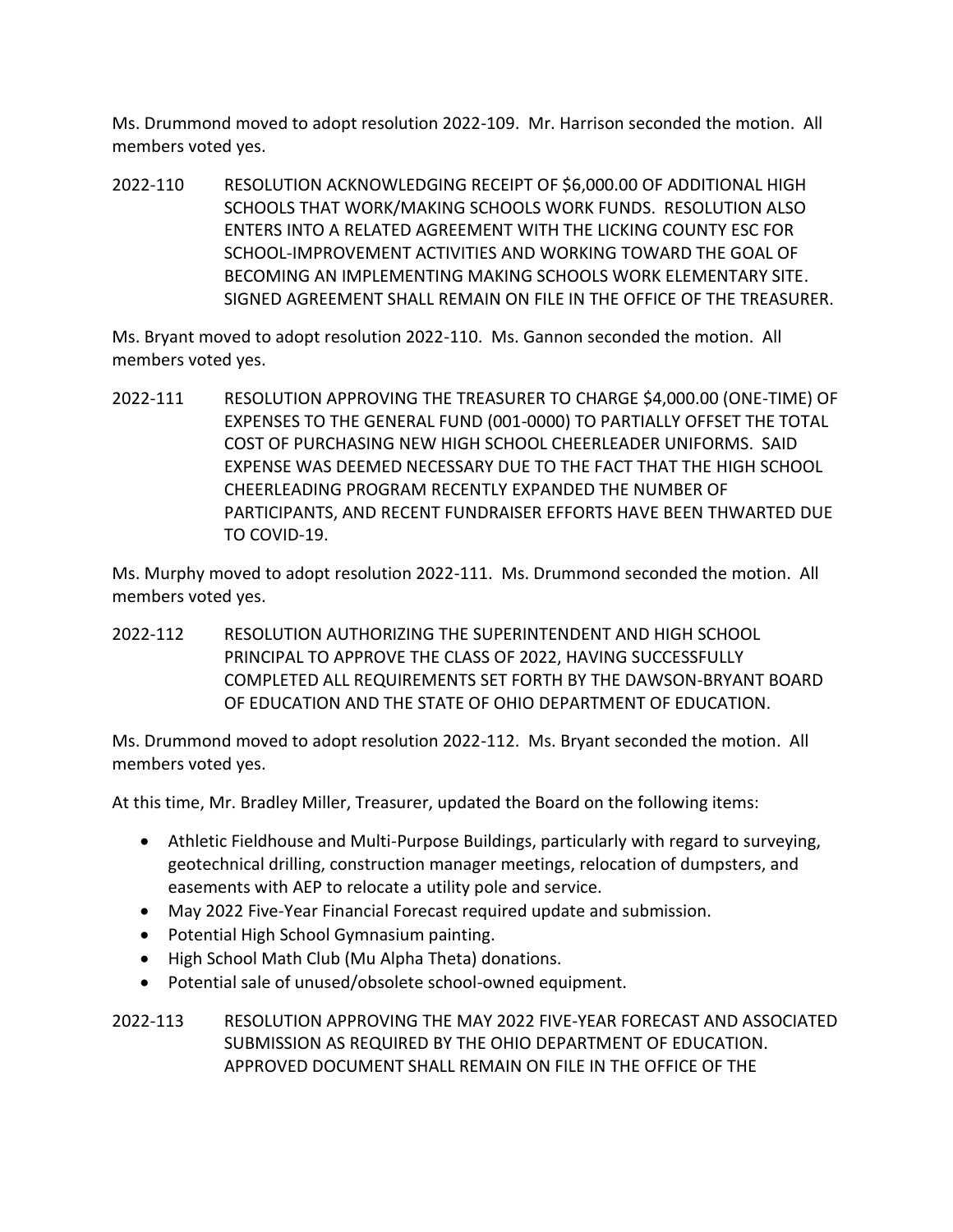TREASURER AND BE TEMPORARILY AVAILABLE ON THE SCHOOL DISTRICT'S WEBSITE.

Ms. Bryant moved to adopt resolution 2022-113. Ms. Gannon seconded the motion. All members voted yes.

2022-114 RESOLUTION TO ENTER INTO A CONTRACT WITH R&R RESTORATION TOO, LLC OF IRONTON, OH TO PROVIDE ALL MATERIAL AND LABOR TO PAINT (TWO-COATS) THE HIGH SCHOOL GYMNASIUM (WALLS ONLY). CONTRACT IS ESTIMATED TO BE \$15,000.00 AND IS ANTICIPATED TO BE COMPLETED IN JUNE 2022.

> RESOLUTION ALSO ENTERS INTO A CONTRACT WITH TRACEY L. MCKENZIE OF RACELAND, KY TO PROVIDE DECORATIVE LETTERING/GRAPHICS PAINTED ON THE HIGH SCHOOL GYMNASIUM WALLS. CONTRACT IS ESTIMATED TO BE \$2,500.00 AND IS ANTICIPATED TO BE COMPLETED IN JUNE 2022.

SAID EXPENSES SHALL BE PAID BY THE TREASURER FROM THE DISTRICT'S PERMANENT IMPROVEMENT FUND (003-9003). ALL RELATED DOCUMENTS SHALL REMAIN ON FILE IN THE OFFICE OF THE TREASURER.

Ms. Bryant moved to adopt resolution 2022-114. Mr. Harrison seconded the motion. All members voted yes.

| 2022-115 | RESOLUTION TO ACCEPT DONATIONS FROM THE FOLLOWING |
|----------|---------------------------------------------------|
|          | INDIVIDUALS/BUSINESSES:                           |

| LAWRENCE COUNTY RECOVERY LLC   | \$865.00 |
|--------------------------------|----------|
| DR. MARK K. SCOTT, DC, PSC     | \$100.00 |
| <b>AGAN RESTORATION</b>        | \$100.00 |
| DEEDS FAMILY VISION CARE, INC. | \$100.00 |
| <b>JOHN/JODI FIELDS</b>        | \$100.00 |

SAID DONATIONS SHALL BE DEPOSITED BY THE TREASURER INTO THE HIGH SCHOOL MATH CLUB FUND "MU ALPHA THETA" (200-9021).

Ms. Gannon moved to adopt resolution 2022-115. Ms. Drummond seconded the motion. All members voted yes.

2022-116 RESOLUTION APPROVING SALE OF PERSONAL PROPERTY. THE TREASURER RECOMMENDS APPROVAL OF THE SALE AND DISPOSAL OF PERSONAL PROPERTY WHICH IS NO LONGER NEEDED FOR SCHOOL PURPOSES.

RATIONALE: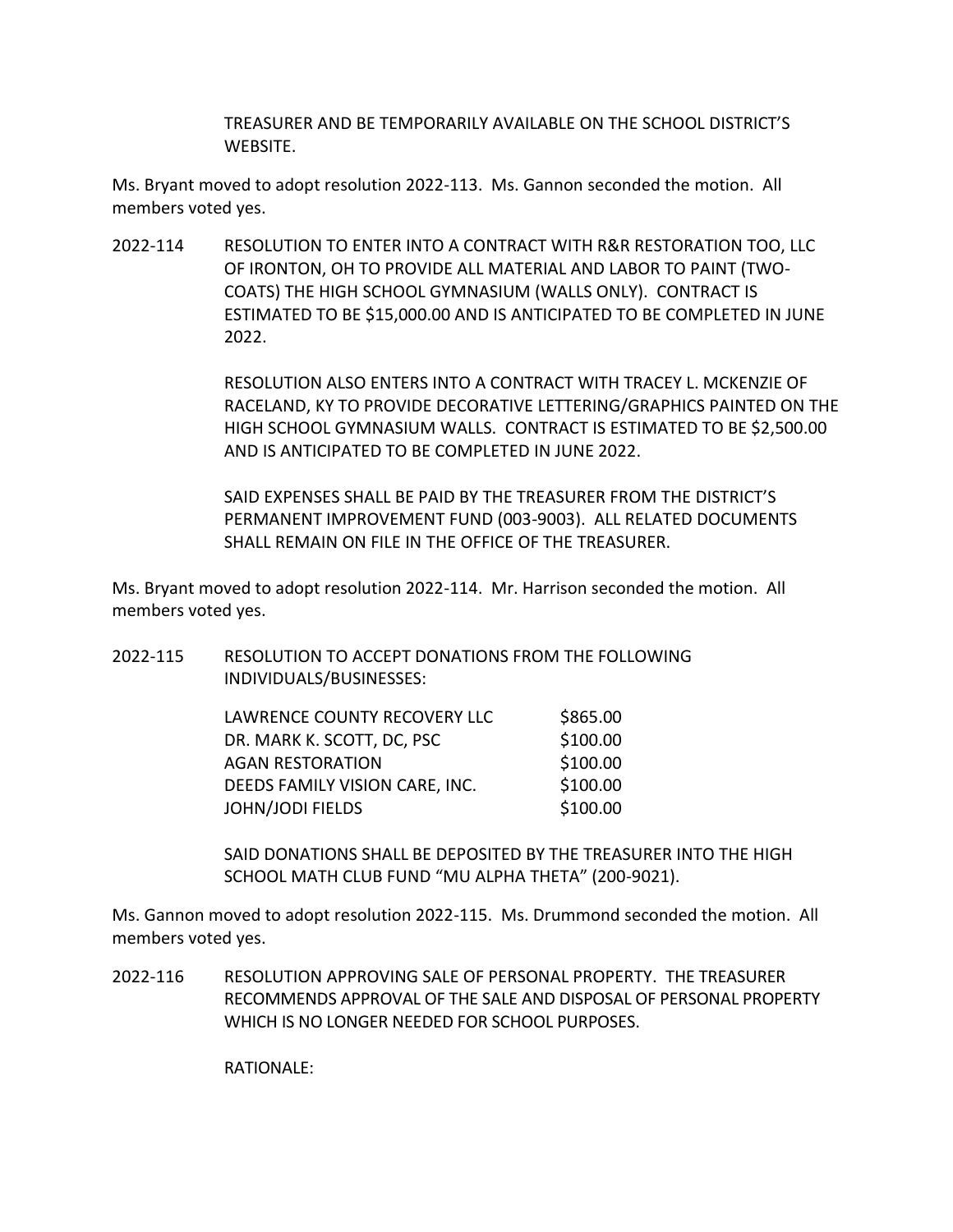THE BOARD OWNS A SEVEN (7) MAN SLED (FOOTBALL EQUIPMENT) THAT IS NO LONGER NEEDED FOR SCHOOL PURPOSES AND NEEDS TO BE DISPOSED OF ("PERSONAL PROPERTY"). THE BOARD IS AUTHORIZED TO DISPOSE OF THE PERSONAL PROPERTY PURSUANT TO SECTIONS 3313.17 AND 3313.41 OF THE OHIO REVISED CODE. THE PERSONAL PROPERTY DOES NOT EXCEED \$10,000 IN VALUE. THE TREASURER RECOMMENDS THE SALE OF SAID USABLE PERSONAL PROPERTY TO THE COAL GROVE LITTLE LEAGUE IN THE AMOUNT OF \$10.00.

THE BOARD OF EDUCATION RESOLVES AS FOLLOWS:

THE BOARD DETERMINES THAT THE PERSONAL PROPERTY IS VALUED AT LESS THAN \$10,000 AND IS NO LONGER NEEDED FOR SCHOOL PURPOSES. THE BOARD AUTHORIZES THE SALE OF THE PERSONAL PROPERTY TO THE COAL GROVE LITTLE LEAGUE IN THE AMOUNT OF \$10.00 AND DETERMINES IT TO BE IN THE PUBLIC INTEREST AND BENEFIT OF THE SCHOOL DISTRICT. ANY ITEMS DETERMINED BY THE TREASURER TO BE UNSAFE OR UNUSABLE MAY BE DISPOSED OF. THE BOARD AUTHORIZES THE TREASURER AND BOARD PRESIDENT TO EXECUTE SUCH BILLS OF SALE AND ANY OTHER AGREEMENT OR DOCUMENTATION NECESSARY FOR THE SALE OF THE PERSONAL PROPERTY CONSISTENT WITH THIS RESOLUTION.

Ms. Bryant moved to adopt resolution 2022-116. Mr. Harrison seconded the motion. All members voted yes.

2022-117 RESOLUTION TO ENTER INTO AN EXECUTIVE SESSION TO CONSIDER THE EMPLOYMENT AND COMPENSATION OF PUBLIC EMPLOYEES, THE INVESTIGATION OF CHARGES AGAINST PUBLIC EMPLOYEES, PURCHASE OF PROPERTY FOR PUBLIC PURPOSES, AND TO PREPARE FOR NEGOTIATIONS/BARGAINING UNIT SESSIONS WITH PUBLIC EMPLOYEES CONCERNING THEIR COMPENSATION AND OTHER TERMS AND CONDITIONS OF THEIR EMPLOYMENT.

Ms. Drummond moved to adopt resolution 2022-117. Ms. Gannon seconded the motion. All members voted yes.

The time was 12:48 P.M.

Mr. Steve Easterling, Superintendent, and Mr. Bradley Miller, Treasurer, were invited into executive session at 12:48 P.M.

Mr. Dean Mader, High School Principal, Mr. Bryan Mulkey, High School Co-Athletic Director, and Mr. Shaun Smith, High School Co-Athletic Director, were invited into executive session at 1:26 P.M.

Mr. Mader, Mr. Mulkey, and Mr. Smith were all excused from executive session at 1:42 P.M.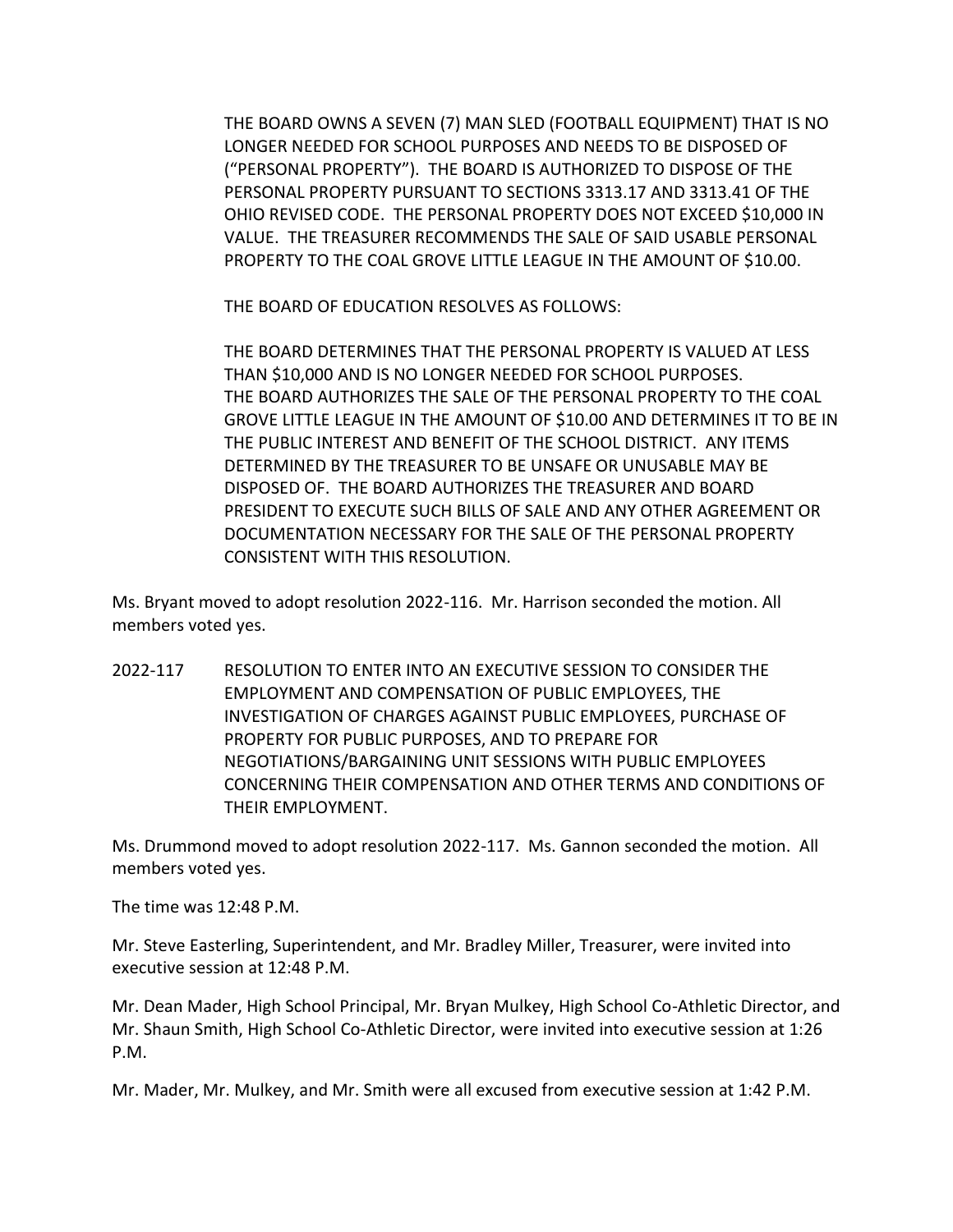The Board came out of executive session at 1:42 P.M. with all members present.

2022-118 RESOLUTION APPROVING THE FOLLOWING UNPAID VOLUNTEERS FOR THE 2022- 2023 APPLICABLE TIME PERIOD/SPORTS SEASON PENDING COMPLETION AND SUBMISSION OF ALL NECESSARY PAPERWORK:

| <b>TAYLOR REYNOLDS</b>   | MIDDLE SCHOOL CHEERLEADERS         |
|--------------------------|------------------------------------|
| <b>HAILEY STURGILL</b>   | <b>MIDDLE SCHOOL CHEERLEADERS</b>  |
| TREVOR BARRETT           | MIDDLE SCHOOL FOOTBALL             |
| JORDAN HANNAN            | MIDDLE SCHOOL VOLLEYBALL           |
| <b>DONNA REYNOLDS</b>    | MIDDLE SCHOOL VOLLEYBALL           |
| RICK ROACH               | <b>MIDDLE SCHOOL BASKETBALL</b>    |
| KIMO BALDWIN             | <b>HIGH SCHOOL FOOTBALL</b>        |
| JUSTIN CASTLE            | <b>HIGH SCHOOL FOOTBALL</b>        |
| <b>ROCK KEATON</b>       | <b>HIGH SCHOOL FOOTBALL</b>        |
| <b>DAVE LUCAS</b>        | <b>HIGH SCHOOL FOOTBALL</b>        |
| <b>JASON BLANKENSHIP</b> | <b>HIGH SCHOOL BOYS BASKETBALL</b> |

Mr. Harrison moved to adopt resolution 2022-118. Ms. Gannon seconded the motion. All members voted yes.

2022-119 RESOLUTION AWARDING CHAD SCOTT A SUPPLEMENTAL EMPLOYMENT CONTRACT FOR THE POSITION OF TRANSPORTATION COORDINATOR FOR THE 2022-2023 SCHOOL YEAR AT A SALARY OF \$8,000.00. SAID EMPLOYMENT IS TO BE A NON-BARGAINING UNIT/SUPERVISORY POSITION.

> RESOLUTION ALSO AWARDS JOLYNDA ROUSH A SUPPLEMENTAL EMPLOYMENT CONTRACT FOR THE POSITION OF PART-TIME TRANSPORTATION SECRETARY FOR THE 2022-2023 SCHOOL YEAR AT A SALARY OF \$5,000.00.

RESOLUTION ALSO AWARDS SHERRI GILLETTE A SUPPLEMENTAL EMPLOYMENT CONTRACT FOR ALL REQUIRED AFFORDABLE CARE ACT (ACA) REPORTING (APPROXIMATELY 10 DAYS OF WORK) FOR THE 2022-2023 SCHOOL YEAR AT A SALARY OF \$1,750.00.

Ms. Bryant moved to adopt resolution 2022-119. Ms. Gannon seconded the motion. All members voted yes.

2022-120 RESOLUTION AWARDING THE FOLLOWING SUPPLEMENTAL CONTRACTS FOR THE MIDDLE SCHOOL AT THE BOARD-ADOPTED SUPPLEMENTAL SALARY SCHEDULE RATE OF PAY FOR THE 2022-2023 SCHOOL YEAR:

> ACTIVITIES DIRECTOR AMY LUCAS MIDDLE SCHOOL YEARBOOK ADVISOR MICHELLE DILLOW QUIZ BOWL ADVISOR LEIGH ANN WAGINGER CHEERLEADER ADVISOR AUDREY MALONE-BROWN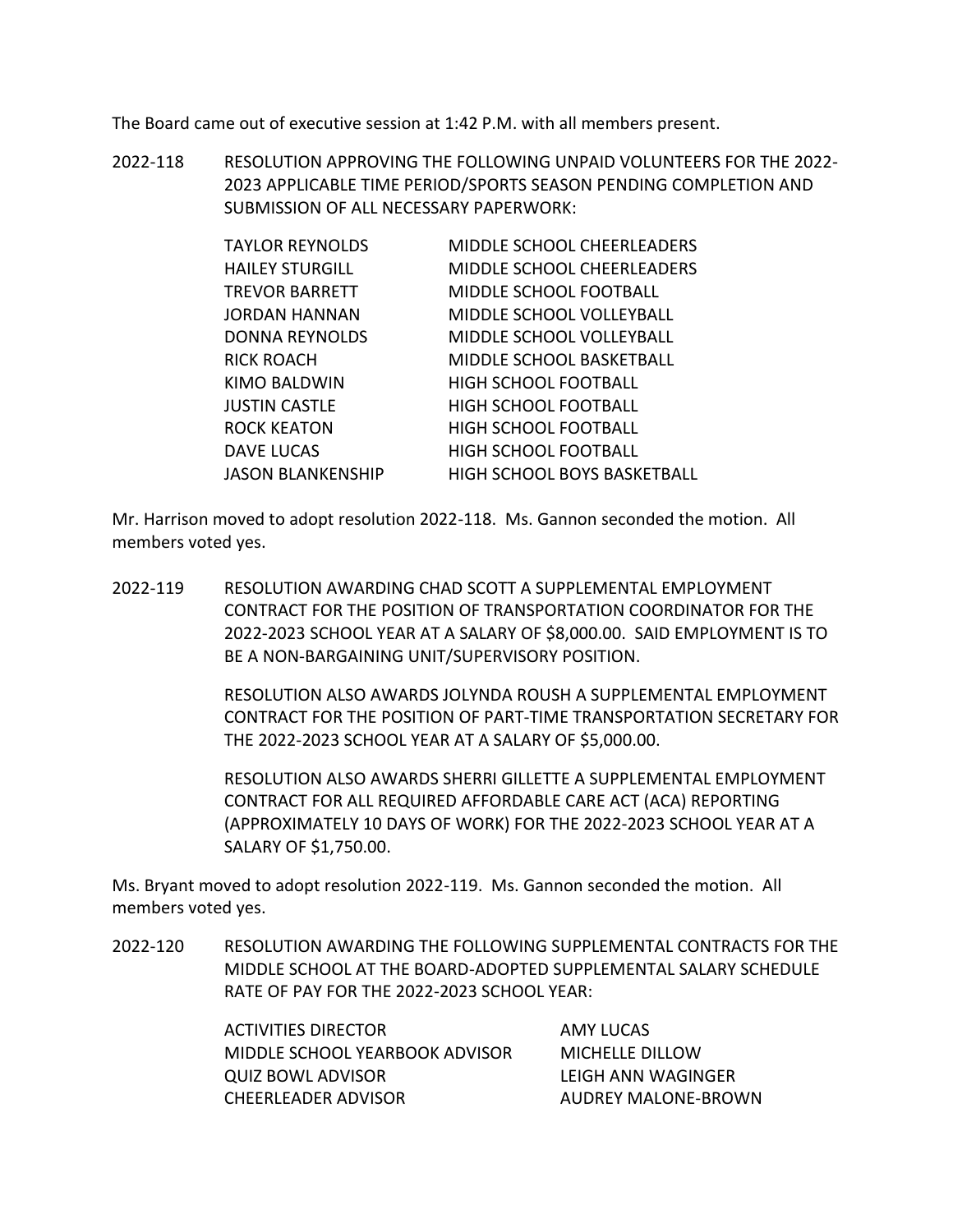WEIGHTLIFTING COACH JARROD KEATON SUMMER CONDITIONING COACH RICK BARRETT BOYS ASSISTANT FOOTBALL COACH RICK BARRETT BOYS ASSISTANT FOOTBALL COACH SHAWN DOYLE BOYS ASSISTANT FOOTBALL COACH CODY CHAFFIN GIRLS 7<sup>TH</sup> GRADE VOLLEYBALL COACH ASHLEY BRAMMER GIRLS 8TH GRADE VOLLEYBALL COACH HALEY BARTRAM BOYS 7<sup>TH</sup> GRADE BASKETBALL COACH CHUCK PRICE BOYS 8TH GRADE BASKETBALL COACH JORDAN LUCAS GIRLS 7TH GRADE BASKETBALL COACH JANET JONES GIRLS 8TH GRADE BASKETBALL COACH JACY JONES BOYS HEAD TRACK COACH NICK MILLER BOYS ASSISTANT TRACK COACH RICK BARRETT GIRLS HEAD TRACK COACH CARRIE HOLLAND GIRLS ASSISTANT TRACK COACH ASHLEY FULLER BOYS ASSISTANT BASEBALL COACH BRANDON DOYLE GIRLS HEAD SOFTBALL COACH KEVIN VANDERHOOF GIRLS ASSISTANT SOFTBALL COACH JOHN SHOPE HEAD GOLF COACH SHAWN WATSON ASSISTANT GOLF COACH TORI PIERCE

RESOLUTION ALSO AWARDS THE FOLLOWING SUPPLEMENTAL CONTRACTS FOR THE HIGH SCHOOL AT THE BOARD-ADOPTED SUPPLEMENTAL SALARY SCHEDULE RATE OF PAY FOR THE 2022-2023 SCHOOL YEAR:

CO-ATHLETIC DIRECTOR (1/2 SALARY) BRYAN MULKEY CO-ATHLETIC DIRECTOR (1/2 SALARY) SHAUN SMITH YEARBOOK SPONSOR KAITLIN DONNALLY QUIZ BOWL ADVISOR KAREN WHITLEY CHEERLEADER SPONSOR AMY LUCAS AUDIO-VISUAL DIRECTOR TYLER WALLER BAND DIRECTOR TOM ZERKLE COLOR GUARD ADVISOR KAREN WHITLEY WEIGHTLIFTING COACH JASON LUCAS JUNIOR CLASS ADVISOR KAITLIN DONNALLY STUDENT COUNCIL ADVISOR ADAM JENKINS BOWLING COACH WILLIAM SEREY ESPORTS COACH TYLER WALLER BOYS HEAD FOOTBALL COACH JASON LUCAS BOYS ASSISTANT FOOTBALL COACH JORDAN LUCAS BOYS ASSISTANT FOOTBALL COACH JARROD KEATON BOYS ASSISTANT FOOTBALL COACH CHUCK PRICE BOYS ASSISTANT FOOTBALL COACH KYLE SITES BOYS ASSISTANT FOOTBALL COACH SHAUN SMITH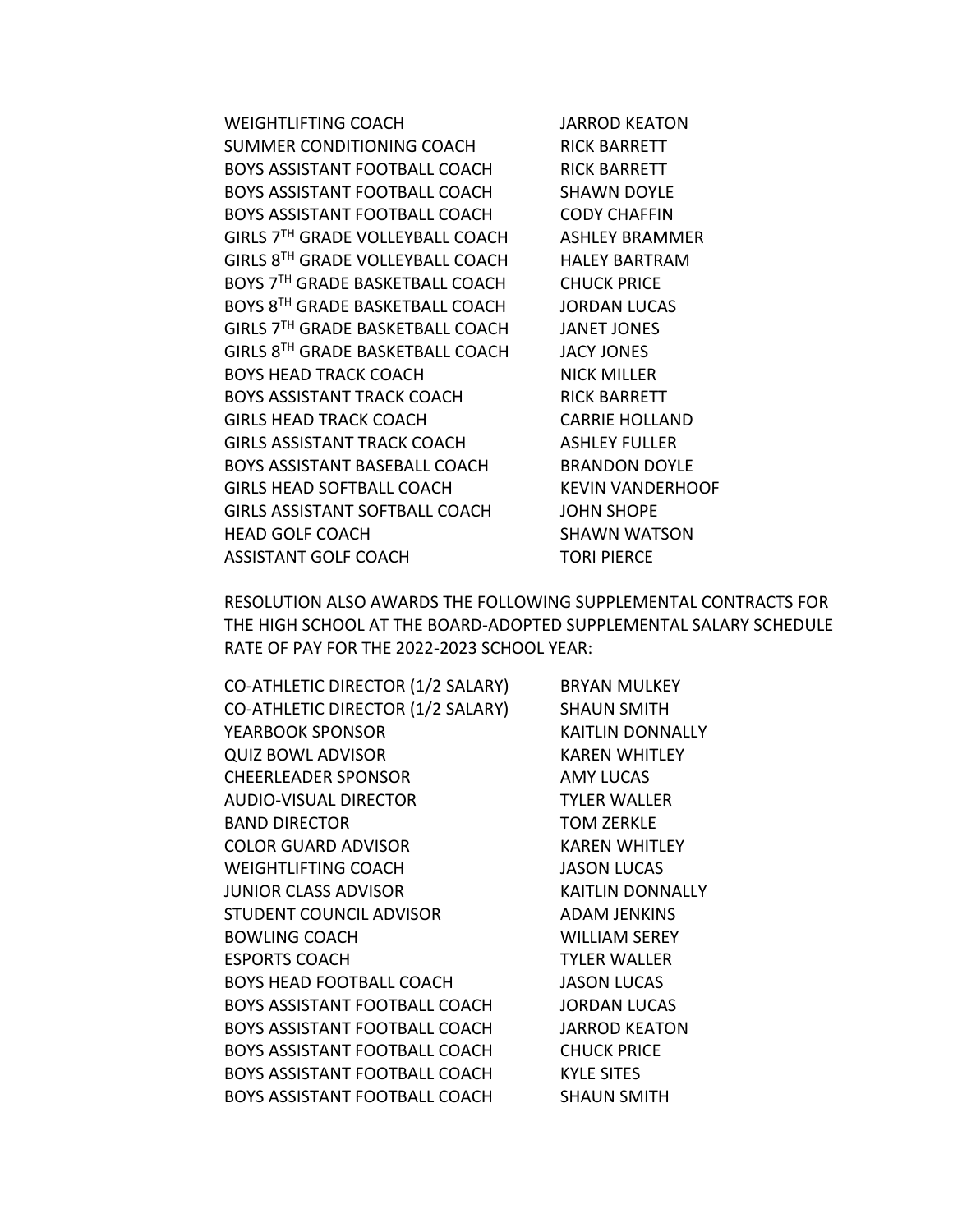HEAD CROSS COUNTRY COACH JACOB PAULEY ASSISTANT CROSS-COUNTRY COACH SCOTT HAMM HEAD VOLLEYBALL COACH TRICIA DAMRON ASSISTANT VOLLEYBALL COACH MISTY WOOD HEAD GOLF COACH SHAWN WATSON ASSISTANT GOLF COACH TORI PIERCE BOYS HEAD BASKETBALL COACH KEVIN VANDERHOOF BOYS ASSISTANT BASKETBALL COACH ALEX BARE BOYS ASSISTANT BASKETBALL COACH DAVID SCHUG GIRLS HEAD BASKETBALL COACH NICK MILLER GIRLS ASSISTANT BASKETBALL COACH BRYAN MULKEY BOYS HEAD TRACK COACH JASON LUCAS BOYS ASSISTANT TRACK COACH JARROD KEATON GIRLS HEAD TRACK COACH AARON HANKINS GIRLS ASSISTANT TRACK COACH HALEY SHIPLEY BOYS HEAD BASEBALL COACH BLAIR DEMETROULES BOYS ASSISTANT BASEBALL COACH WILLIAM SEREY GIRLS HEAD SOFTBALL COACH AARON RICE GIRLS ASSISTANT SOFTBALL COACH DAVE MILLER

Ms. Gannon moved to adopt resolution 2022-120. Ms. Bryant seconded the motion. All members voted yes.

2022-121 RESOLUTION TO APPROVE A MEMORANDUM OF UNDERSTANDING (MOU) BETWEEN THE DAWSON-BRYANT BOARD OF EDUCATION AND THE DAWSON-BRYANT EDUCATION ASSOCIATION ("DBEA") FOR THE PURPOSE OF ESTABLISHING AN HOURLY RATE OF PAY FOR 2022 SUMMER SCHOOL ACTIVITIES. AN EXECUTED COPY OF THE MOU SHALL REMAIN ON FILE IN THE OFFICE OF THE TREASURER.

> RESOLUTION ALSO APPROVES A MEMORANDUM OF UNDERSTANDING (MOU) BETWEEN THE DAWSON-BRYANT BOARD OF EDUCATION AND THE OHIO ASSOCIATION OF PUBLIC SCHOOL EMPLOYEES AND ITS LOCAL #029 ("OAPSE"). SAID MOU IS TO ADDRESS THE RATE OF PAY FOR CLASSIFIED STAFF PERFORMING VARIOUS DUTIES AS PART OF THE EXTENDED LEARNING PROGRAM BEING OFFERED IN JUNE/JULY 2022 TO REMEDIATE THE EFFECTS OF THE PANDEMIC ON STUDENT LEARNING. AN EXECUTED COPY OF THE MOU SHALL REMAIN ON FILE IN THE OFFICE OF THE TREASURER.

RESOLUTION TO EMPLOY AND APPROVE THE FOLLOWING FOR THE 2022 SUMMER SCHOOL EXTENDED LEARNING PROGRAM (NOT ADDRESSED IN THE ABOVEMENTIONED MOU'S):

PART-TIME/AS-NEEDED TEACHER (\$30.00/HOUR – UP TO 5 ½ HOURS/DAY):